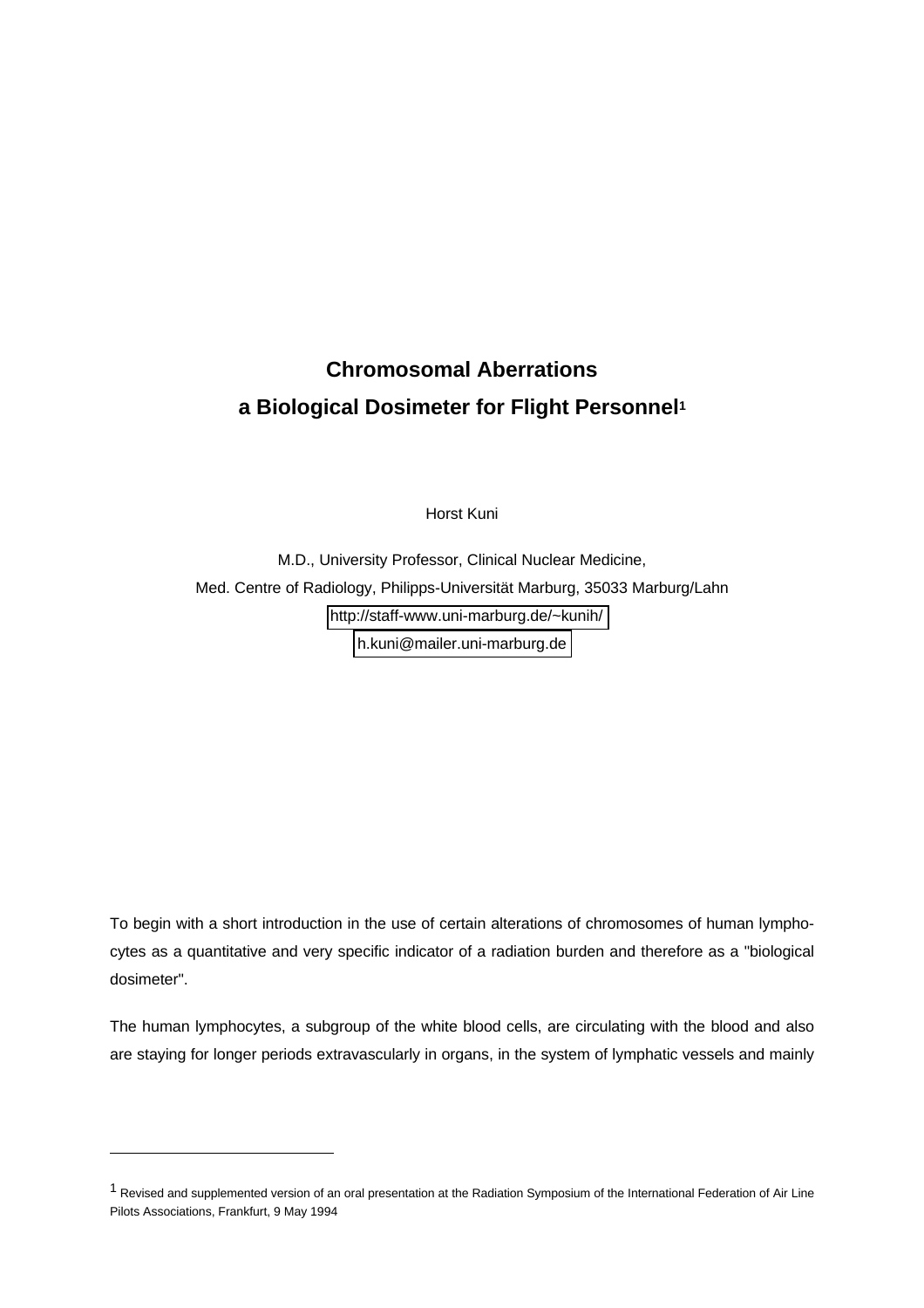in the lymphatic organs, the lymph nodes and the spleen. Normally they are in a stage without cell di-



vision (G<sub>0</sub>-phase).

| Fig. 1: | Model of the structure of DNA |            |             |  |  |
|---------|-------------------------------|------------|-------------|--|--|
|         | Z: deoxyribose                | A: adenine | $T:$ thymin |  |  |
|         | P: phosphate                  | G: guanine | C: cytosine |  |  |
|         | H: hydrogen bridge            |            |             |  |  |
|         | (from Laskowski 1981)         |            |             |  |  |

In the nucleus of the cell the DNA, deoxyribonucleic acid, exists as a long molecular chain in the shape of a double helix like a twisted rope-ladder (Fig. 1). The cords of the rope-ladder consist of a backbone of sugar (deoxyribose) and phosphate molecules. The steps connecting the two cords are two nucleic acids linked by a bridge of hydrogen: adenine - thymin or guanine - cytosine, representing the genetic code.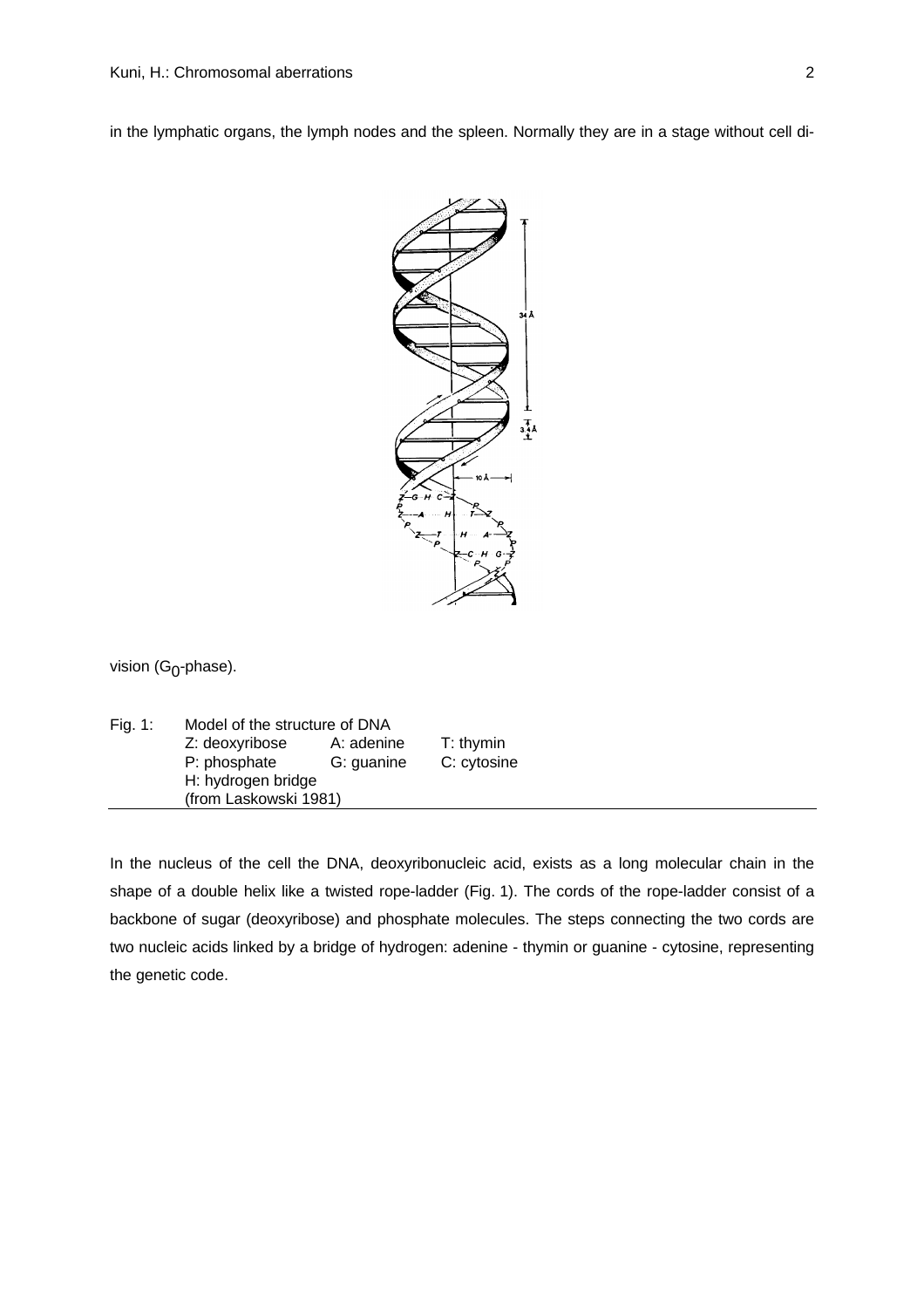

Fig. 2: Model of chromatin packing showing some of the many orders of chromatin packing postulated (from Alberts et al. 1994)

This chain is coiled two times around a little body building a nucleosoma (Fig. 2). The nucleosomes are attached to another building a chromatin fiber. This condensed structure is folded in loops. A certain part of the chain has a specialized function and is termed centromer.

A deposition of a large amount of energy in a short distance, termed clustogenesis, is able to cause a double break of the helix. Mostly the break will be repaired during about two hours.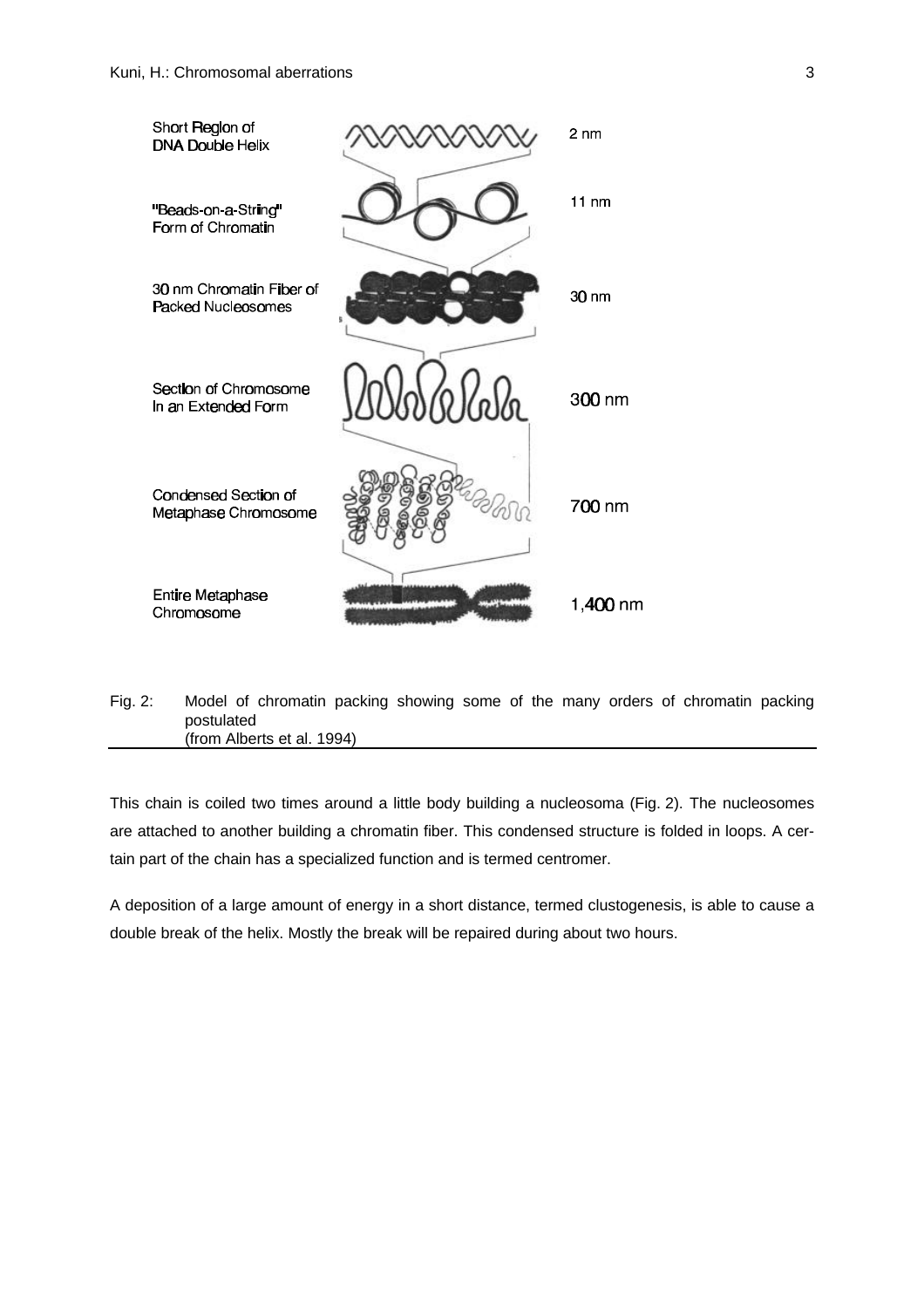

#### Fig. 3: Diagram of exchanges of chromosomal fragments

But, if the repair fails, the break persists and builds a fragment (Fig. 3). The production of multiple breaks in the critical space of time for repairing in a narrow neighbourhood gives the chance for new connections between the fragments. Two lesions in the same chain can lead to an intrachange: A symmetrical one with inversion of the sequence or an asymmetrical one forming a ring with the centromer and a fragment without the centromer. Two lesions in two various chains can lead to an interchange: A symmetrical one with translocation forming to new chains each with a centromer or an asymmetrical one forming a chain with two centromer, a dicentric, and a fragment without centromer, an acentric fragment (AF).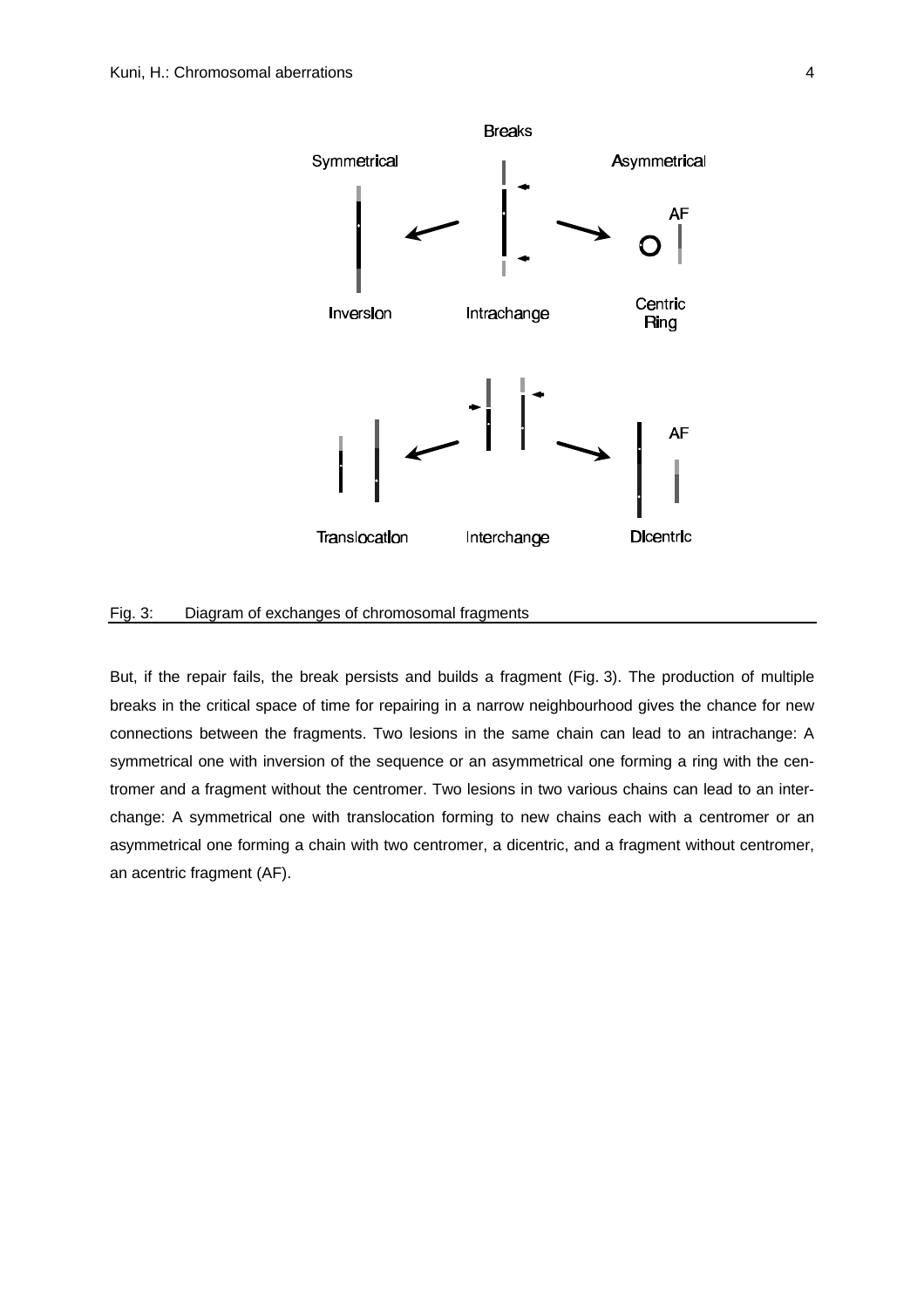

If the cell is stimulated to enter the cell dividing cycle, in the case of lymphocytes e.g. by an immunological stimulus, the protein synthesis increased and the cell volume will be enlarged, the cell is in the G<sub>1</sub>-phase (Fig. 4).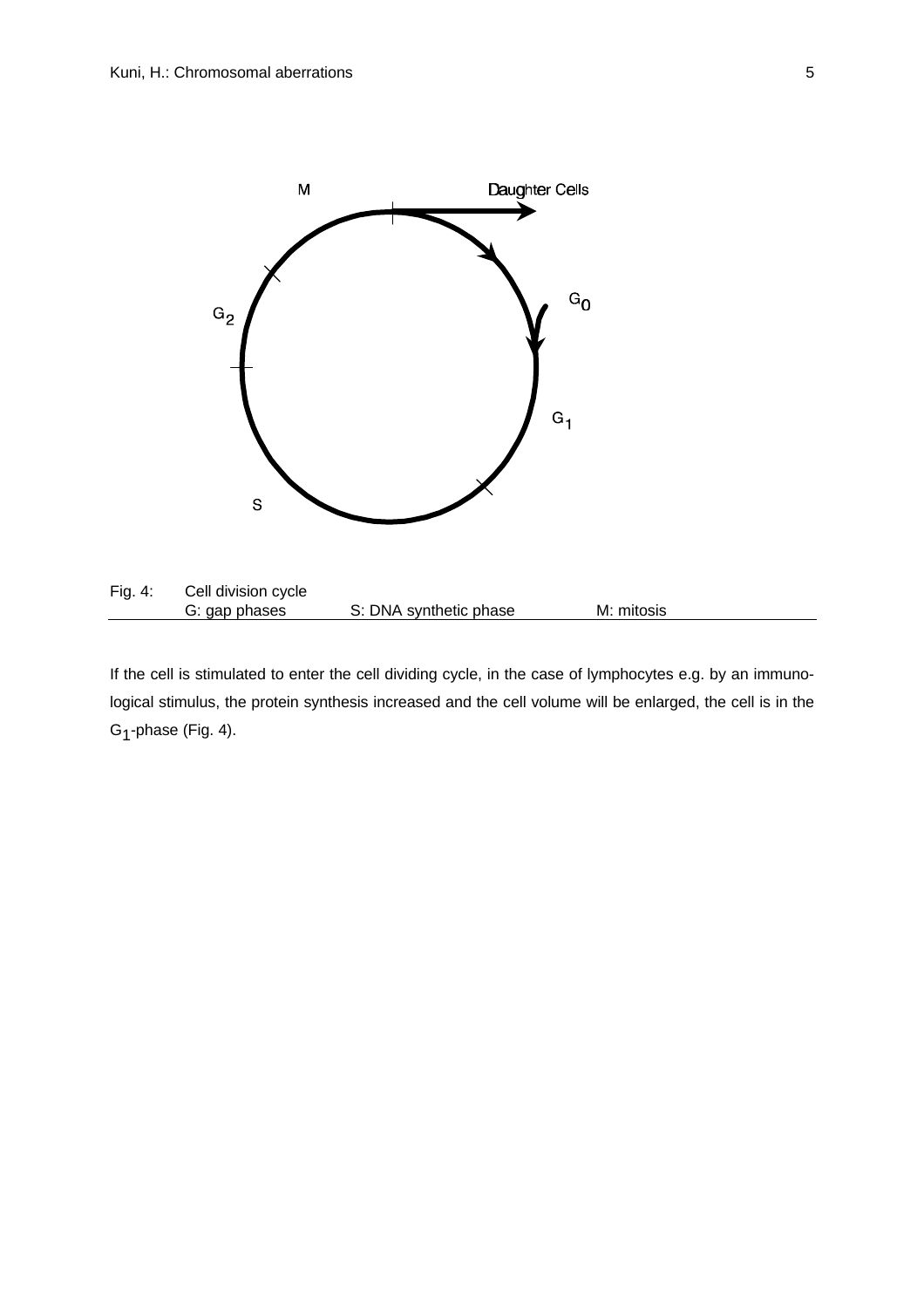

#### Fig. 5: Schematic diagram of DNA synthesis

The cell now moves to the S-phase, the stage of synthesis of DNA (Fig. 5). In the S-phase the two chains are separated at the hydrogen bridges. Each nucleotide is completed by attaching the complementary nucleic acid. Finally on each of the new chains a new backbone is synthesized. After a short rest, termed G<sub>2</sub>-phase, the cell enters the M-phase, in somatic cells termed mitosis.

In the prophase of the mitosis the looped chains begins a spiralisation. This further condensation is completed in the metaphase with a spiralisation of first and second order (Fig. 2, p. 3).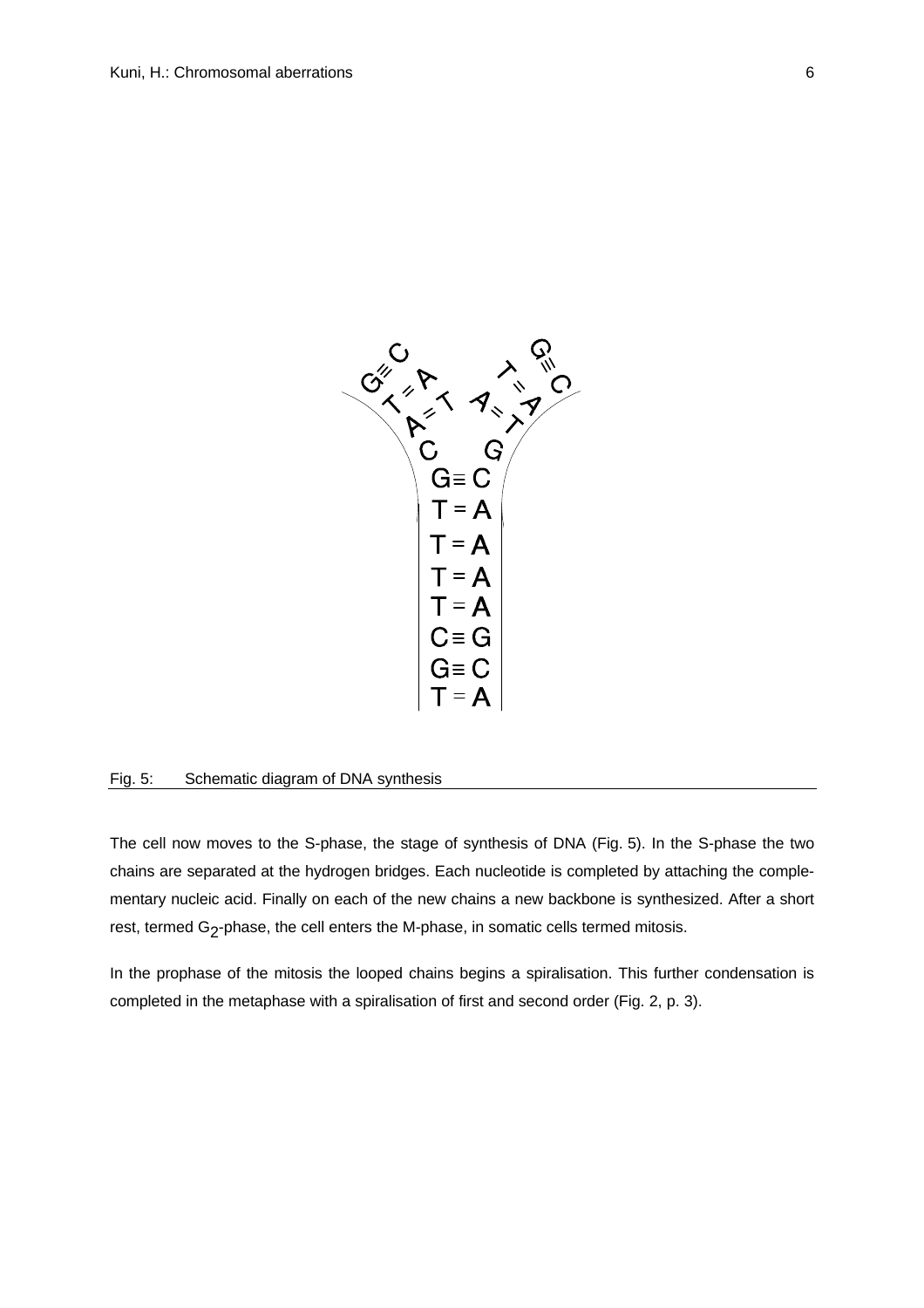

Fig. 6: Interphase (left) and prophase (right) in the light microscope (Photos: G. Obe, K. Sperling, H.J. Belitz, from Laskowski 1981)

The chain of DNA becomes visible in the light microscope (Fig. 6). The membrane of the nucleus begins to break down. After this prophase the condensation of the chromosomes continues.



Fig. 7: Metaphase (left) and anaphase (right) in the light microscope (ref. 6, p. 7)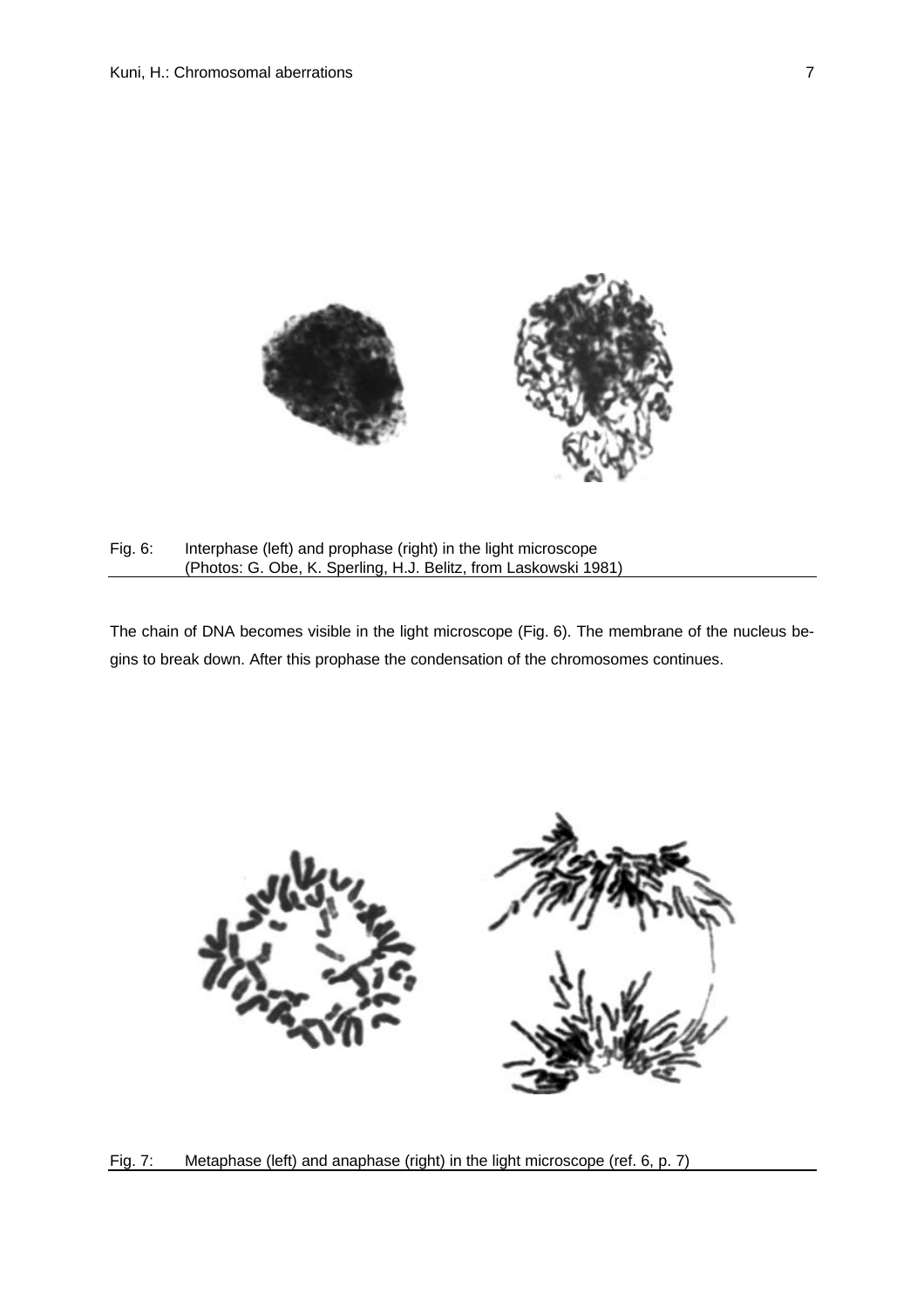The chromosomes become shorter and a double structure becomes visible. The chromosomes are arranged in an equatorial plane (Fig. 7). Each is composed of two rod-like parallel structures termed chromatids, attached to each another at the centromer. In this metaphase two sets of individual chromosomes can be identified, in human 2∗23, and defects of their structure, the aberrations, can be recognized. In the next phase, termed anaphase, a spindle mechanism, attached to the chromosomes at the kinetophore of the centromer, separates each chromosome in two, mostly identical, daughter chromosomes.



#### Fig. 8: Telophase in the light microscope (ref. fig. 6, p. 7)

In the final phase, termed telophase, the chromosomes begin to decondense. The DNA is despiralized. New nuclear membranes appear. The cell dividing cycle is completed by the final division of the binucleated parent cell in two mononucleated daughter cells (Fig. 8).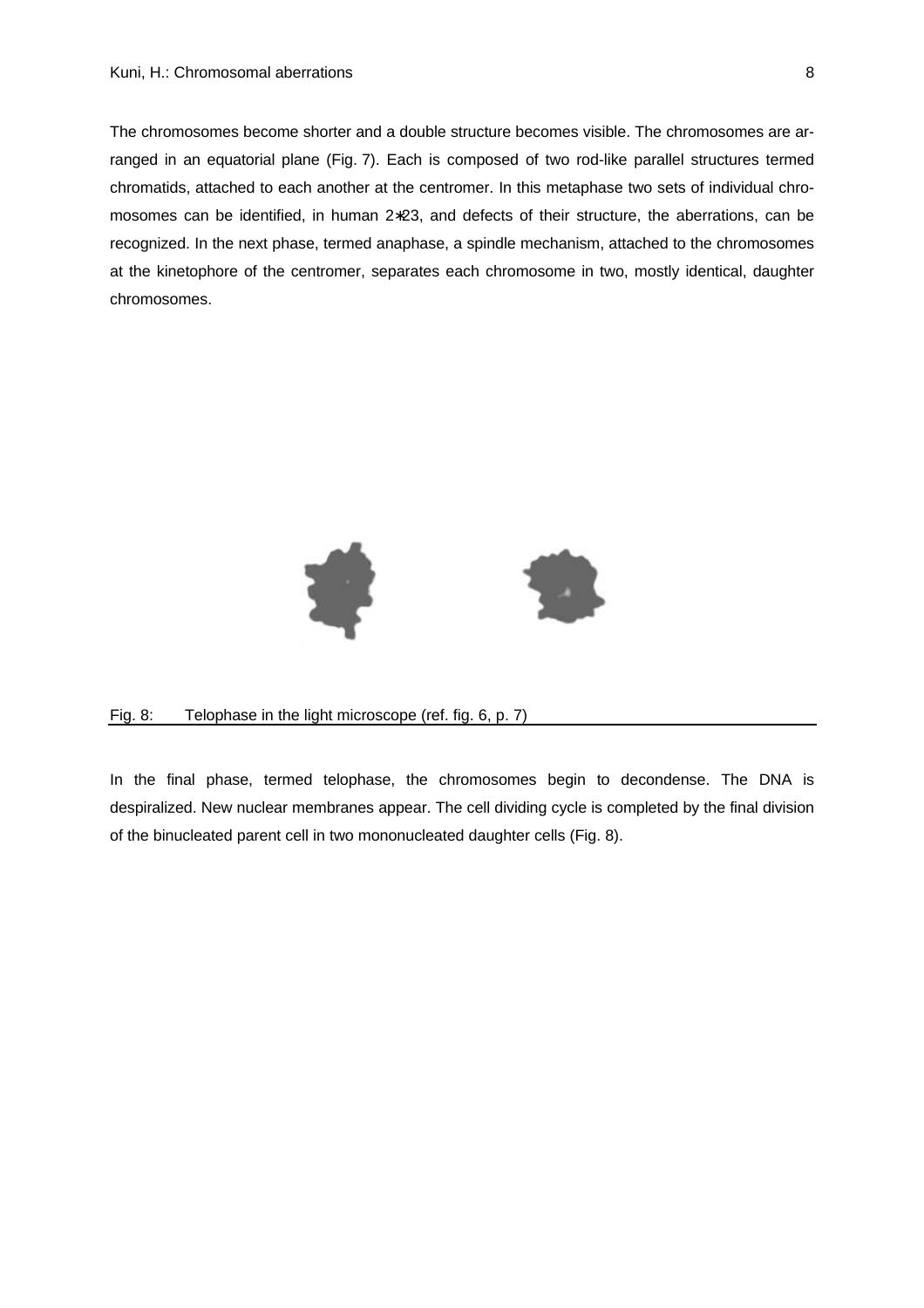

#### Fig. 9: Schematic diagram of chromosomal aberration types in the metaphase

A fragment as a result of the double chain break, described above, was doubled in the S-phase also and does not posses a centromer. Mostly it is not separated during the anaphase and is completely found in one of the two daughter cells. In the metaphase the described aberrations looks also as double structures (Fig. 9).

Multiple hits in one nucleus can be followed by more than one interchange and the formation of a tricentric chromosome or multicentric chromosomes of higher order. This kind of aberration, the cumulation of more than one dicentric in one cell and centric rings are indicators of a clustogenesis by high densely ionizing radiation with a linear energy transfer (LET) of more than 3.5 keV/μm, e.g. by a neutron.

To investigate for chromosomal aberrations some millilitres of blood are withdrawn together with heparin preventing coagulation in a sterile syringe. The blood is cooled and carried to the laboratory as soon as possible. The lymphocytes, of interest are the little lymphocytes with origin from the thymus, the T-cells, are isolated and incubated in an cell culture for about two days. They were activated by exposure to an extract of beans, phytohaemagglutinine (PHA), and stimulated to enter a cell dividing cycle. After 48 hours the majority of the about five percent of dividing cells are in the first mitosis, M1.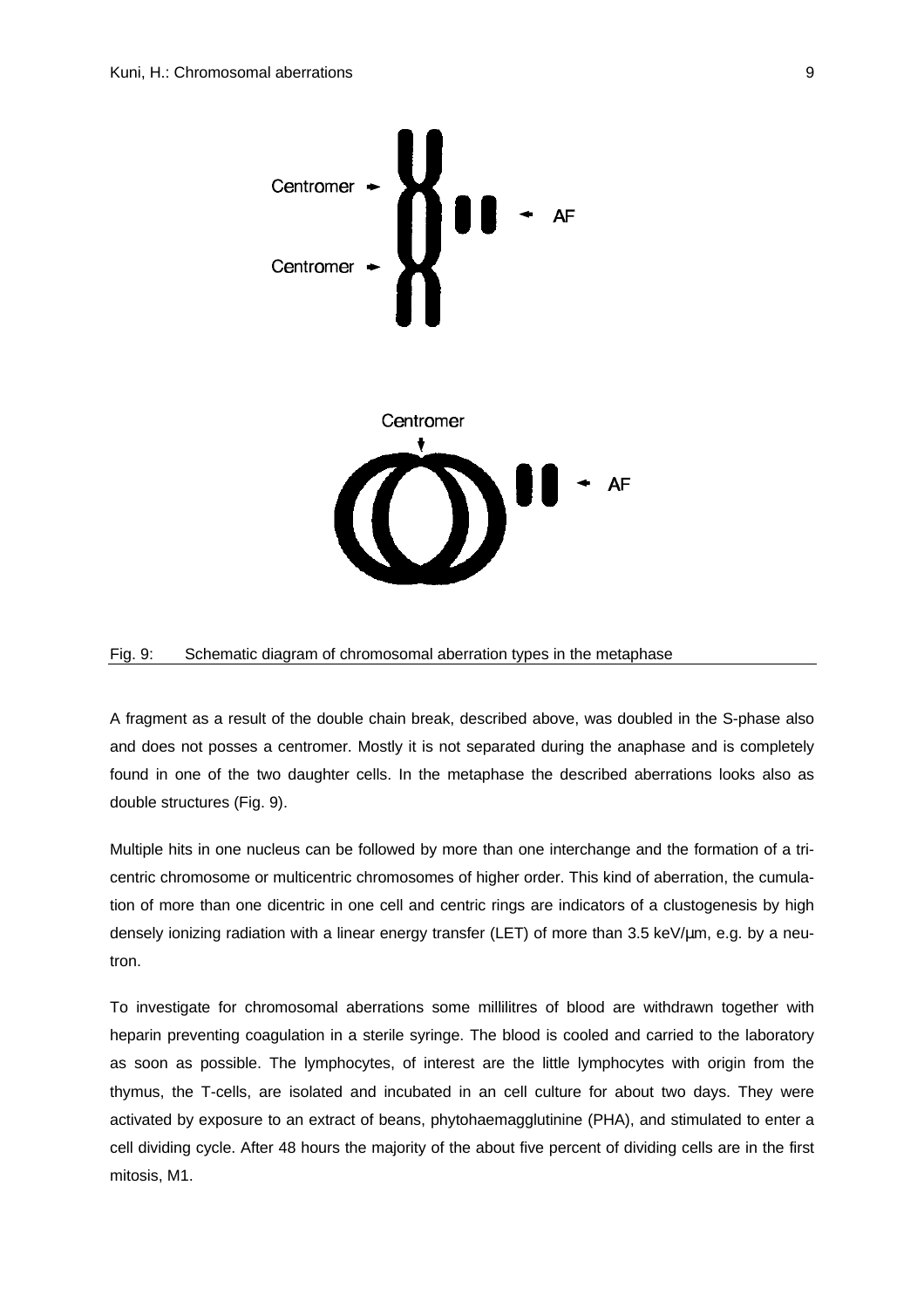

Fig. 10: Dicentric chromosomal aberrations (full arrows) and acentric fragments in the metaphase of a lymphocyte (empty arrows), 52 h after irradiation in the G<sub>0</sub>-phase with 3 Gy X-ray

(Photo: G. Mindek, from Fritz-Niggli 1988)

Finally the culture is treated for a few hours which colcemid, a cholchicine-derivative, a spindle poison to accumulate cells in the metaphase. The cells are now treated with a hypotonic solution for swelling up the metaphases, fixed, spread on glass microscope slides and dried. The slides are screened by an automatic metaphase finder which stored the coordinates of each metaphase. The human observer retrieves the coordinates from the computer storage and evaluates the metaphases for chromosome aberrations (Fig. 10).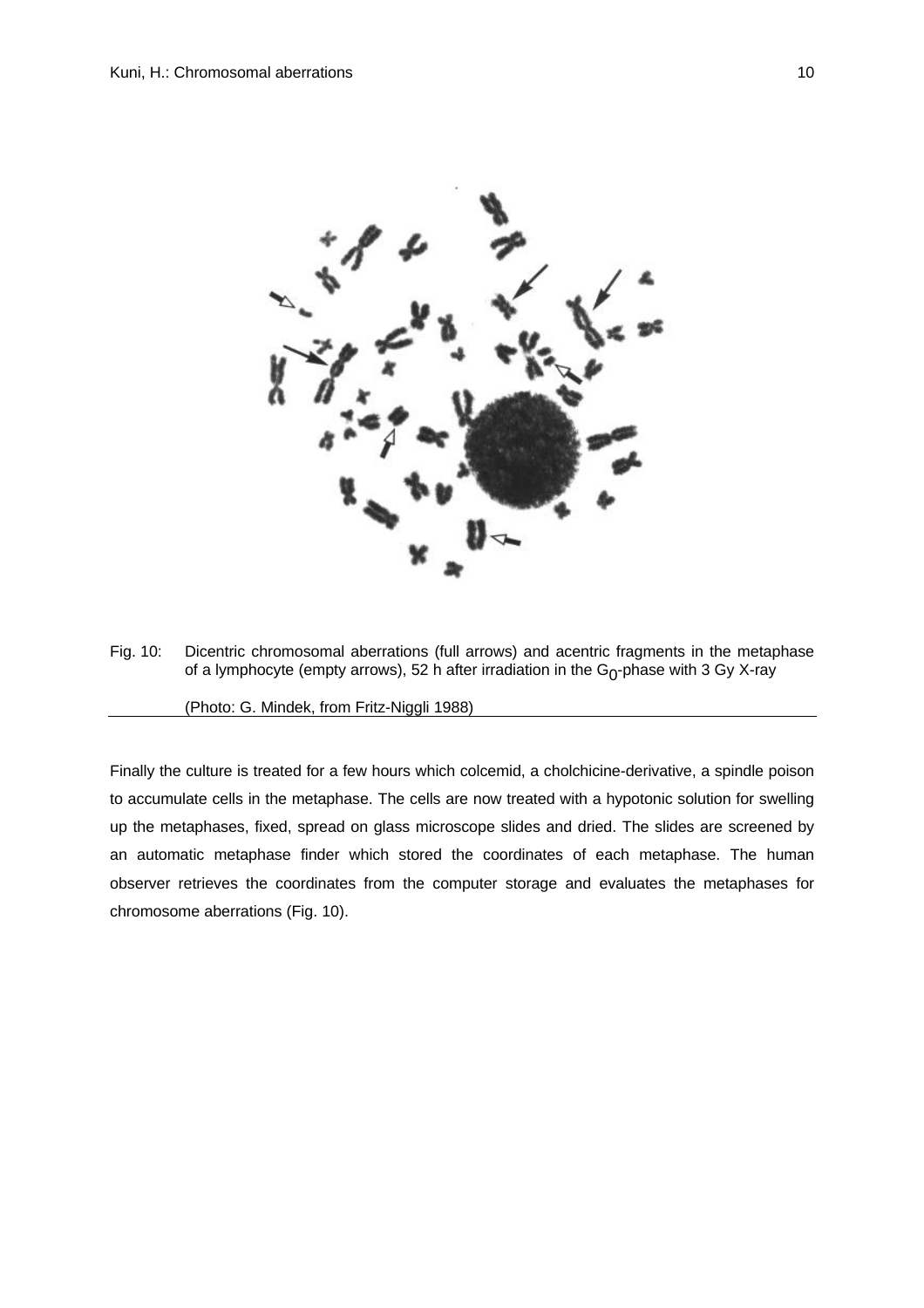

Fig. 11: Mitotic frequency (MI) of PHA-stimulated lymphocytes and relative proportion of cells in first (M1), second (M2), third and later (M3+) mitoses in relation to the duration of blood culture

(data from Bender et al. 1987)

Some cells have very short cell cycle times and are after 48 hours already in the second mitosis, M2 (Fig. 11).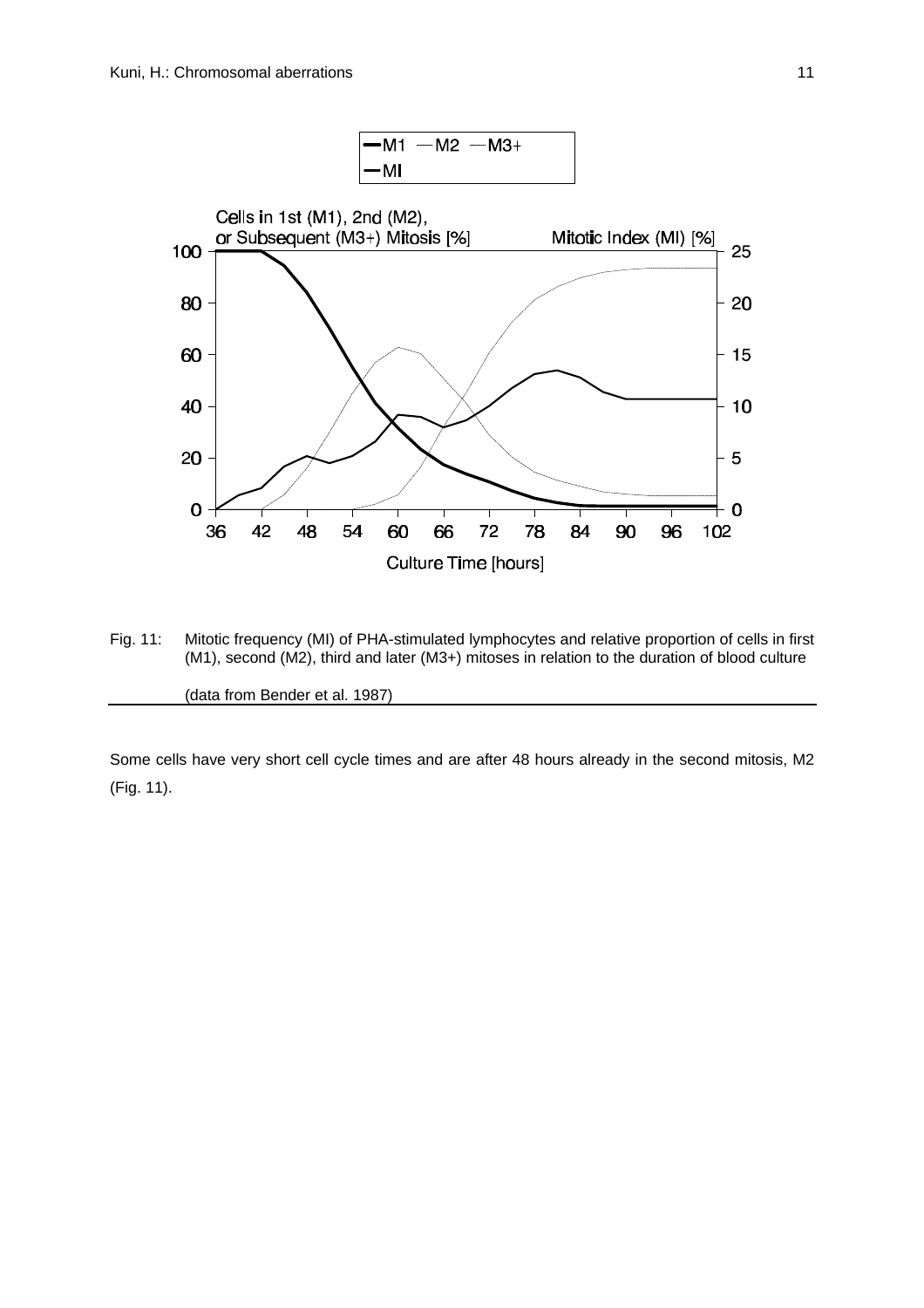



To discriminate the first mitosis from mitoses of a higher order, 5-bromodeoxyuridine is added to the cell culture medium. This substance is incorporated in the DNA in the S-phase preceding each mitosis. After a second S-phase in this medium the chromosomes contain one chromatid, which has both chains build up with the artificial building stone. An intercalating staining, bisbenzimide, can be attached to these chromatids. After Giemsa-staining these chromatids looks not so dark as the others. This picture is called Harlequin (Fig. 12). Only metaphases with chromosomes presenting two dark chromatids, M1 cells, are scored. This is important because during mitosis about the half of dicentrics are lost, termed unstable aberrations. Ignoring this differentiation of M1-cells gives false low results.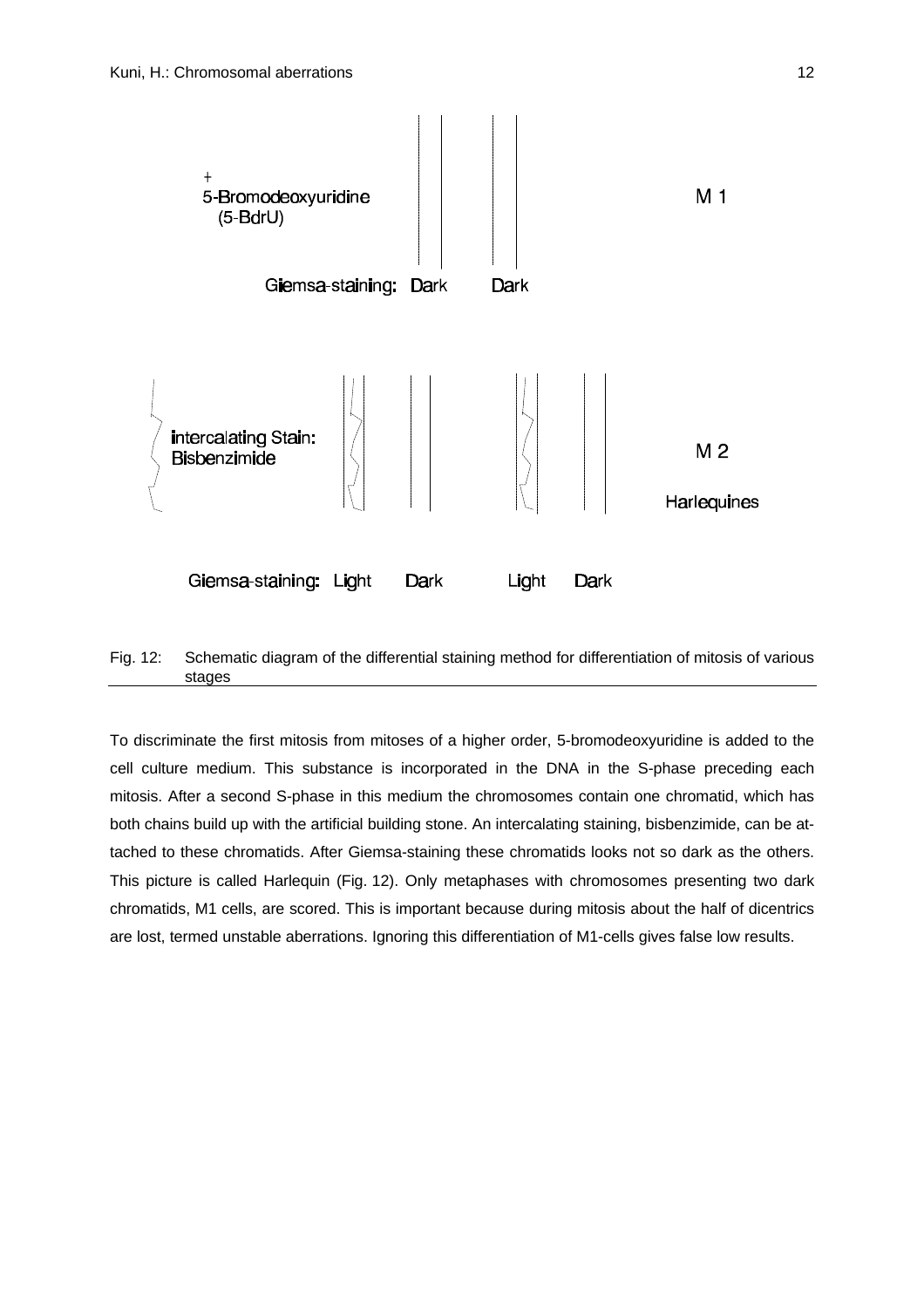

Fig. 13: Decline of the frequency of chromosomal aberrations after a single radiation burden (Formulas: Bauchinger et al. 1989)

Also in vivo there is a disappearance of unstable chromosomal aberrations due to this process and additionally due to death of the lymphocytes after a mean life span of about ten years. The time course of the frequency of dicentrics and centric rings, the decline, is a complex function like an exponential curve with a continuous increasing half time (Fig. 13). According to Bauchinger et al. [1989] in the first years the decline can be approximated by a time-hyperbolic model.

The spontaneous frequency of 0.3 dicentrics per 1,000 M1 is the equilibrium of an continuous generation of chromosomal aberrations, nearly completely by radiation from natural and artificial sources, mainly medical radiation, and the elimination procedure described just now. A single radiation burden leads to an increase of dicentrics approaching back to the spontaneous frequency with the decline.

A continuous elevation of radiation dose, as it is typical in some occupations, causes an elevation of the equilibrium frequency proportional to the doses, provided

- that the spontaneous frequency of dicentrics is exclusively caused by ionizing radiation and
- the radiation of the occupational environment has the same biological effectiveness in producing dicentrics.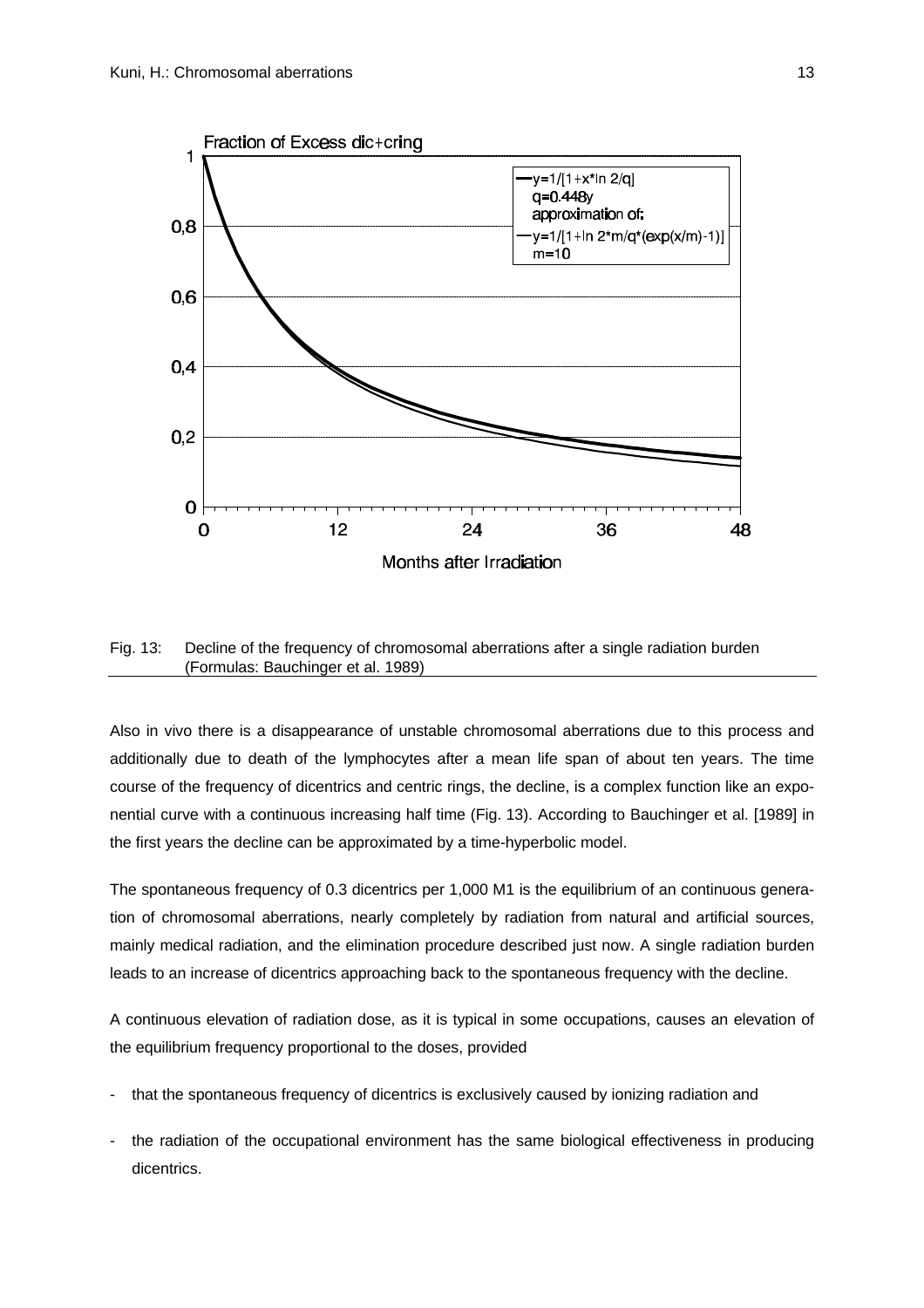Important reasons prove that the first assumption is valid [Hoffmann, Schmitz-Feuerhake 1993]. In a short interaction time ab about 120 min., in which the effectiveness decreases with a short half time of 15 min., two times a double chain break must be induced in a short distance of 10-100 nm. This needs two times the energy of about 100 eV, an energy which is one order of magnitude over the range of ordinary chemical reactions. Thus deposition of energy is the typical result of a penetration of the nucleus by ionizing radiation. With the exception of some so called radiomimetic chemicals, clustogens, the majority of chemical substances which are able to impair the DNA in such manner without cell killing cause only breaks of one chromatid resulting from a single chain break.

The second assumption certainly is not valid in the case of radiation burden to flight personnel. The main part of the dose results from neutrons with a much higher relative biological effectiveness than gammarays and electron rays which cause the spontaneous frequency of dicentrics.

Only neglecting this fact it is possible to calculate a dose using the method of Traut [Traut 1990]. According to Traut the dose per year of a continuous radiation exposure in relation to the dose of the background radiation can be calculated as the relation of the frequency of dicentrics found in the investigated person to the spontaneous frequency.

I will try building up a calibration curve for the biological dosimeter. I use a sensitivity of 4.11∗10-5 dicentrics per mGy X-rays, derived as an unweighted mean from the literature of the eighties published from laboratories working with the differential staining method (Tab. 1). Using the decline model of Bauchinger in the case of chronic exposure I integrate the time course to 2.38 years of equivalent effectiveness to a single burden (Integration up to ten years using the time-hyperbolic model, thereafter the complex formula of Bauchinger, ref. Fig. 13, p. 13). By multiplying both figures I get the gradient of the calibration curve (Fig. 16, p. 18).

| Tab. 1: | Summary of data of the sensitivity producing chromosomal aberrations (dicentrics and cen-  |
|---------|--------------------------------------------------------------------------------------------|
|         | tral rings) by various kinds of ionizing radiation and derived means.                      |
|         | Newer results from the eighties, published from laboratories working with the differential |
|         | staining method                                                                            |
|         | (Data: NCRP 1990)                                                                          |
|         | All values *10 <sup>-2</sup> per Gy ( $\alpha$ )                                           |

|       | X-rays<br>(220-250kV) | gammarays<br>$(Co-60)$ | n<br>(fission) |  |
|-------|-----------------------|------------------------|----------------|--|
|       |                       |                        |                |  |
|       | 4,04                  | 1,07                   | 79,7           |  |
|       | 4,34                  | 2,97                   | 36,9           |  |
|       | 4,15                  | 1,42                   | 60,0           |  |
|       | 4,37                  | 1,57                   |                |  |
|       | 3,64                  | 0,93                   |                |  |
|       |                       | 4,20                   |                |  |
| means | 4,11                  | 2,03                   | 58,87          |  |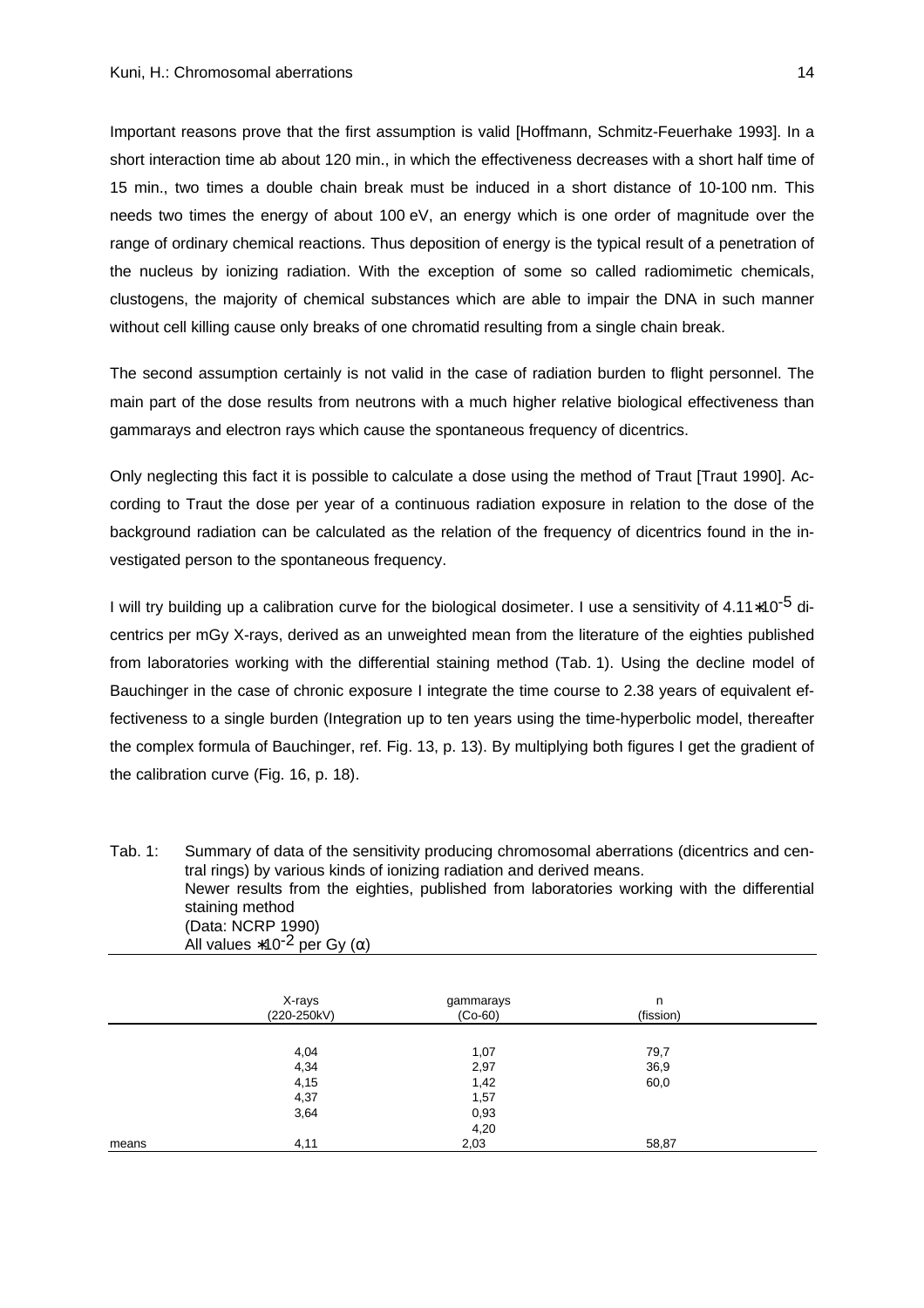-

In samples of controls, selected from non-smokers and persons without extraordinary radiation burden, e.g. by radiological examinations in medicine, a spontaneous frequency of 0.3 dicentrics per 1,000 M1 is found [Hoffmann, Schmitz-Feuerhake 1993] and, paying attention to the dynamic of decline, can be associated to about 3 mGy/a of a radiation which is equivalent to X-rays inducing dicentrics (Fig. 16, p. 18).

The frequency of dicentrics in the group of flight personnel investigated by Scheid et al. shows a highly significantly unhomogenous result [Scheid et al. 1993]. This is also true for the results of Heimers et al., which are published after my oral presentation [Heimers et al. 1994]. In the following analysis the data of both working groups are put together. Also after calculation of the relative frequency of excess dicentrics per 100 block hours the inhomogeneity of the data remains. I have got the block hours of the personnel analyzed in Münster over three years before the chromosomal analysis [Gabriel 1994]. Allowing for decline I have used a weighting factor of 1 for the actual year 1991, of 0.52 for 1990 and of 0.35 for 1989. One person (BD 117) must be excluded because of missing data. The block hours per year of the personnel analyzed in Bremen is published in the poster. Only one persons (F) is exposed to intercontinental flights for only one year before the analysis. Their block hours are weighted therefore by 1/1.87.

Ordering the individual results by magnitude and calculating sliding mean and standard deviation I have separated two groups (Fig. 14)<sup>2</sup>:

 $<sup>2</sup>$  The criterion of separation of the data of Scheid et al. was a clearly visible steeper increase of the sliding standard deviation to</sup> the magnitude of the sliding mean. After the later addition of the results published by Heimers et al. the criterion can be maintained.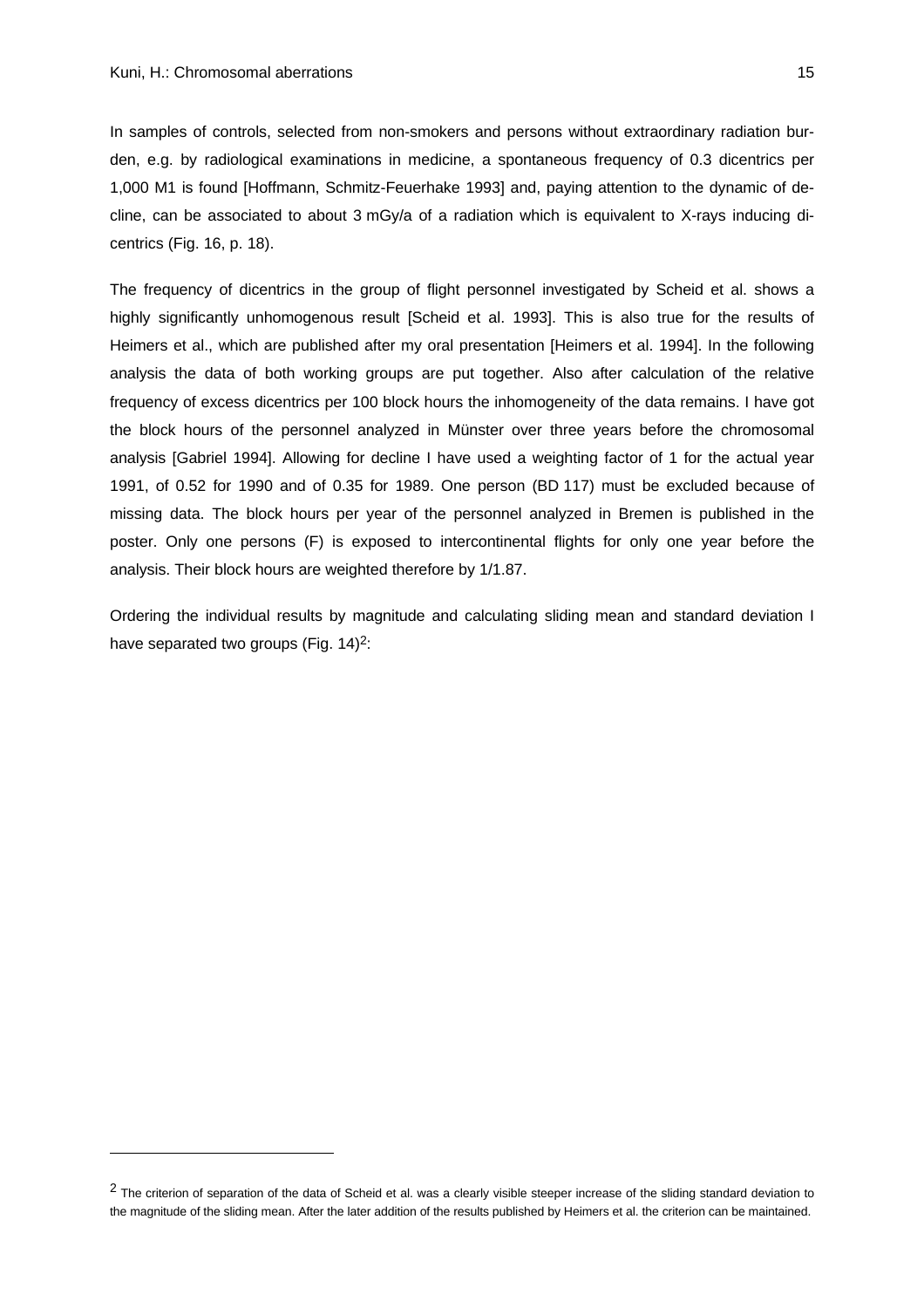

Individual Results in Ascending Order

- Fig. 14: Individual results of the analysis for chromosomal aberrations of German pilots and stewardesses, expressed as excess dicentrics (dic) and central rings (cring) per M1 and per 100 block hours per year, ordered by magnitude, and sliding means and sliding standard deviation, each from the first up to the actual value. Excess: Original result minus spontaneous frequency (0.3 E-3 dic and cring per M1). Block hours per year weighted: Last year before analysis: 1.0; year before: 0.52; further year before: 0.35. Vertical dotted Line: Borderline between group 1 and group 2 Combined data from Scheid et al. 1993 and Heimers et al. 1994
- Group 1 of 17 persons with a mean of 1.29 dicentrics and central rings per 1,000 M1. The mean of the weighted block hours per year in this group is 478.6. The group consists in the data of Scheid et al. exclusively of males, in the combined data the overweight of 14 males to 3 females remains. (Total 19,067 metaphases were analyzed).
- Group 2 of 7 persons with a mean of 4.6 dicentrics and central rings per 1,000 M1 and 254.1 weighted block hours per year. This group consists of four females and three males (Total 8,205 metaphases).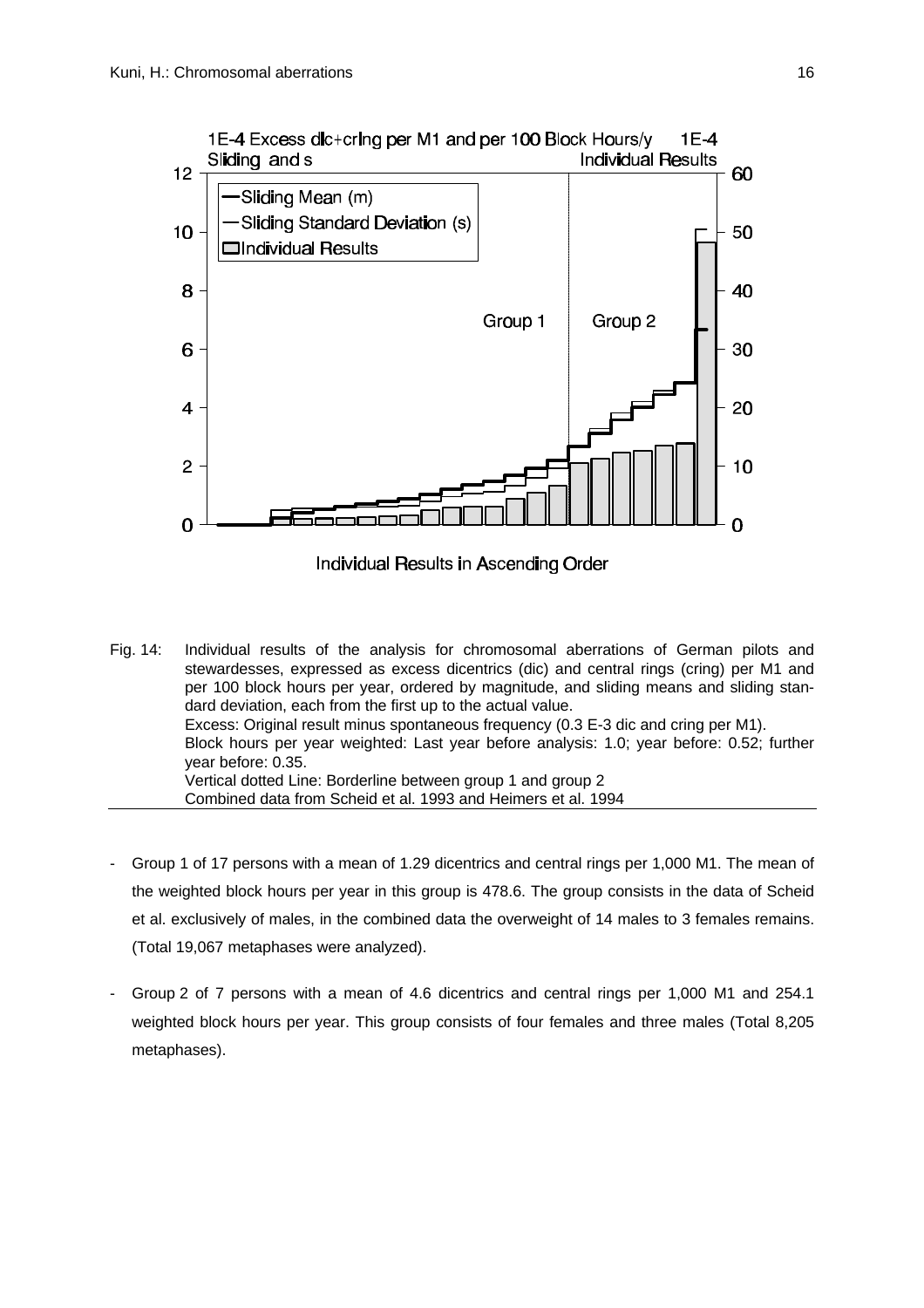

Fig. 15: Frequency of chromosomal aberrations of German pilots and stewardesses, expressed as excess dicentrics (dic) and central rings (cring) per M1, in relation to weighted block hours per year Excess: Original result minus spontaneous frequency (0.3 E-3 dic and cring per M1). Block hours per year weighted: Last year before analysis: 1.0; year before: 0.52; further year before: 0.35. Combined data from Scheid et al. 1993 and Heimers et al. 1994

The correlation of excess dicentrics and central rings per M1 and the weighted block hours per year is quite different in both groups (Fig. 15). In group 1 the correlation is very weak and not significant. In group 2 the correlation is clearly better, but also not significant. After exclusion of the extraordinary result of BD 115 the correlation becomes highly significant (r=0.98, p<0.001).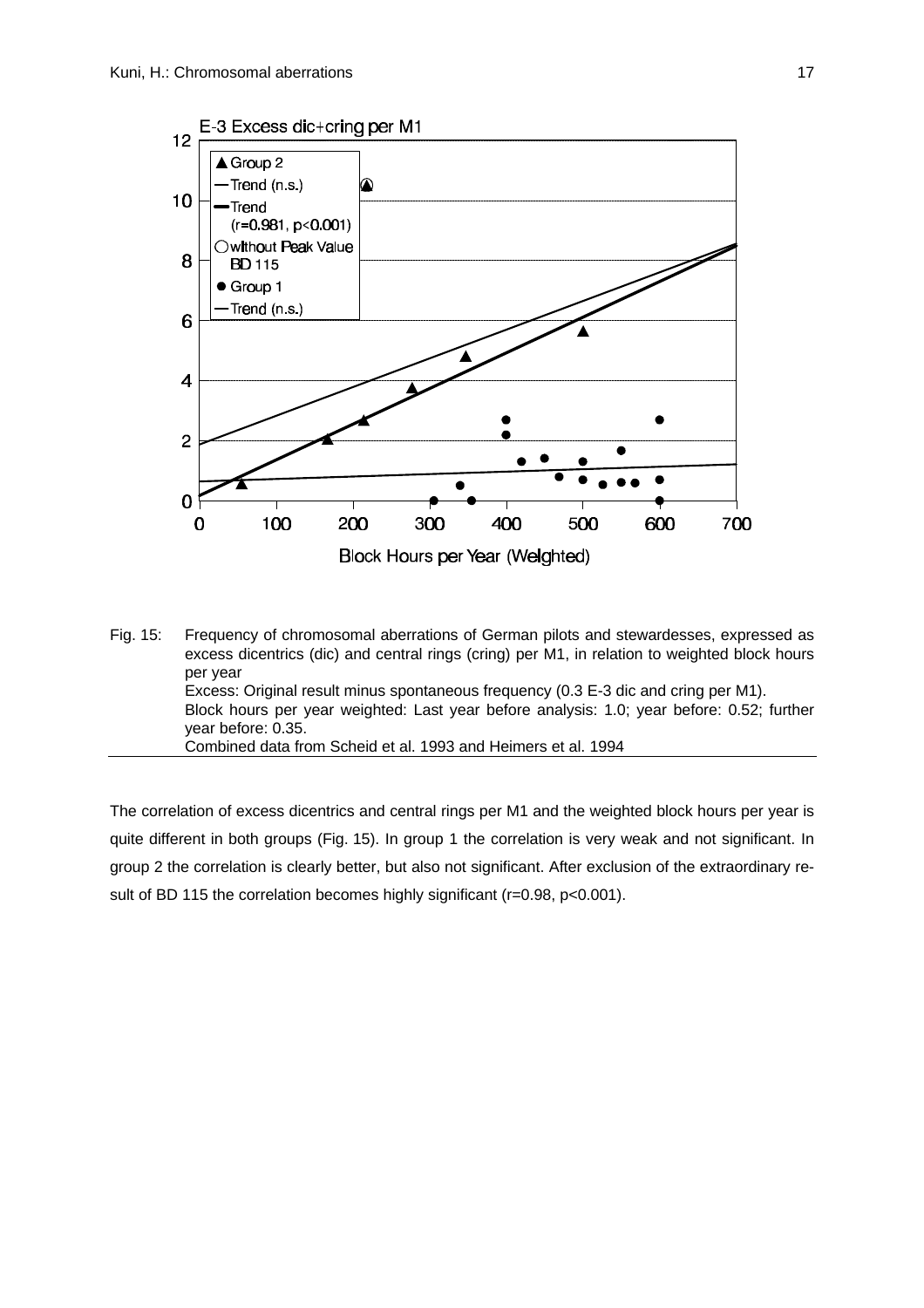

## Fig. 16: Calibration curve of the biological dosimeter for a radiation equivalent to X-rays producing dicentrics (dic) and central rings (cring)

Applying the calibration curve to the mean of group 1, 1.29 per 1,000 M1 including the spontaneous frequency, a dose rate of 13.2 mGy/y of radiation equivalent to X-rays can be calculated (Fig. 17).

The preliminary result of De Stefano with a mean of 0.82 dicentrics and central rings per 1,000 M1 (4,889 metaphases were analyzed) gives a dose rate of 8.4 mGy/y [De Stefano 1994]. The mean of group 2, 4.6 dicentrics and central rings per 1,000 M1, gives a result of 47.1 mGy/y for a mean work load of 254.1 block hours!

But in the flight environment there are mainly gamma rays and neutrons, not X-rays. Now I will try to make a roughly estimation of the neutron dose rate. First I have to estimate the influence of the Gamma rays. Gamma rays of high energy have an effectiveness for producing dicentrics, which has about the half value of X-rays. I apply a gradient derived in the same manner as for X-rays (cf. tab. 1, p. 14).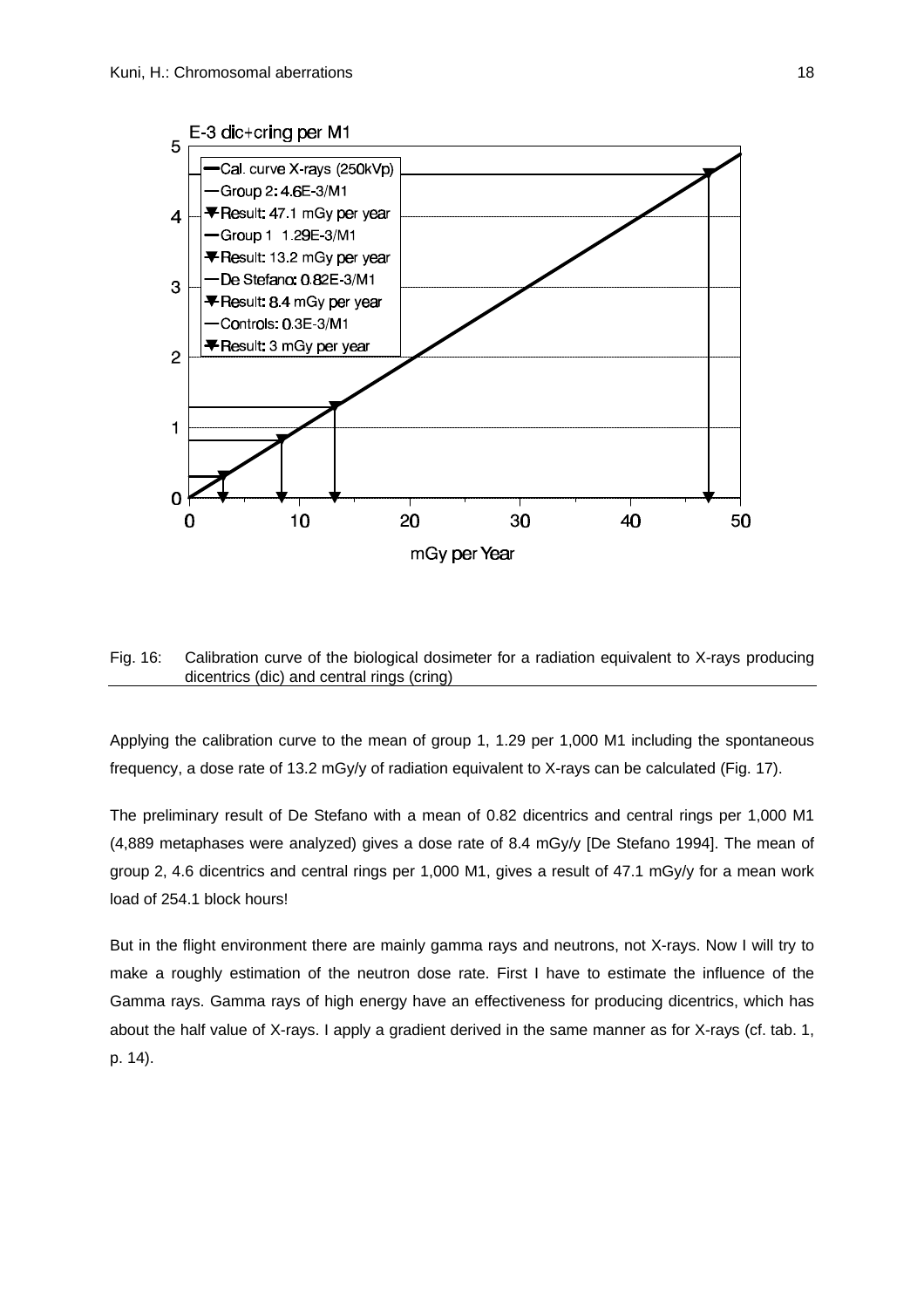

Fig. 17: Calibration curves of the biological dosimeter for gammarays (Co-60) and neutrons (fission) and application for the data of group 1 (cf. fig. 14, p. 16)

Also using a high dose rate of 2 μGy/h, which leads to a dose rate of 0.96 mGy/y in group 1 (478.6 weighted block hours per year), only 0.05 dicentrics and central rings per 1,000 M1, three percent in group 1, can be explained by the exposure to gamma rays (Fig. 17).

Fission neutrons of about 1 MeV energy are 14 times more effective than X-rays producing dicentrics (cf. tab. 1, p. 14). The rest of dicentrics and central rings of group 1, not explained by gamma rays and the spontaneous frequency, 0.94 per 1,000 M1, gives a dose rate of 0.67 mGy/y. Multiplied with the radiation weighting factor recommended by ICRP, an equivalent dose of 13.4 mSv/y is calculated [ICRP 60 1991].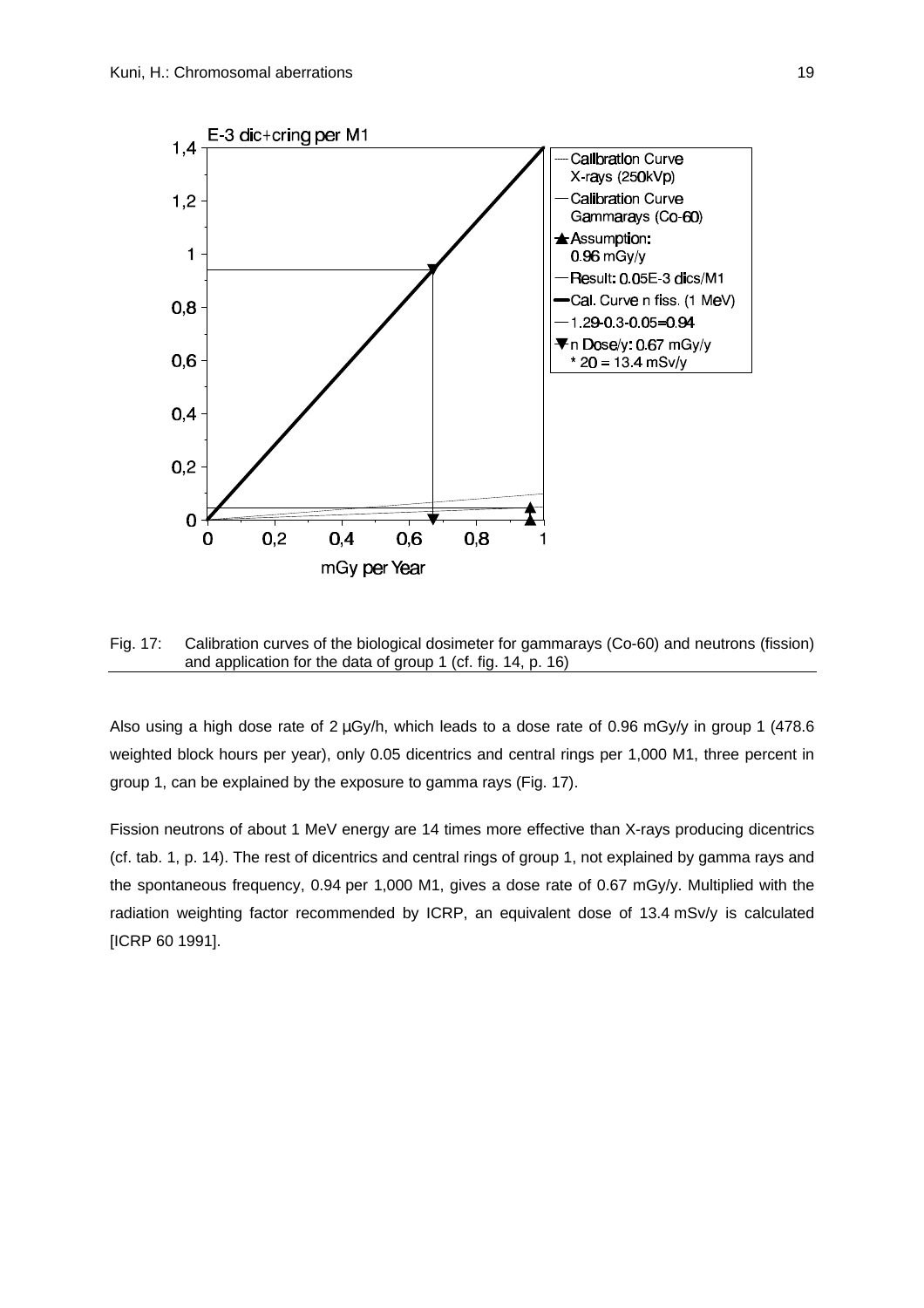

Fig. 18: Calibration curves of the biological dosimeter for gammarays (Co-60) and neutrons (fission) and application for the data of group 2 (cf. fig. 14, p. 16)

The same procedure, applied to group 2 (254.1 weighted block hours per year), gives a gammaray dose rate of 0.51 mGy/y, corresponding to only 0.02 dicentrics and central rings per 1,000 M1. From the rest of dicentrics and central rings of 4.28 per 1,000 M1, not explained by gamma rays and the spontaneous frequency, a dose rate of 3.04 mGy/y and an equivalent dose of 60.1 mSy/y can be derived (Fig. 18).

In the persons analyzed by Scheid et al. in single cases a additional exposure to medical sources of radiation can not be excluded. Catheterism of the coronary vessels, an important diagnostic tool in examination persons with a high risk of coronary diseases, is the investigation with the highest medical radiation dose. The positive intercept of the Y-axis in the correlation between aberration frequency and block hours per year seen in group 2 may be an indication of the higher medical radiation dose of flight personnel in average due to the yearly medical check.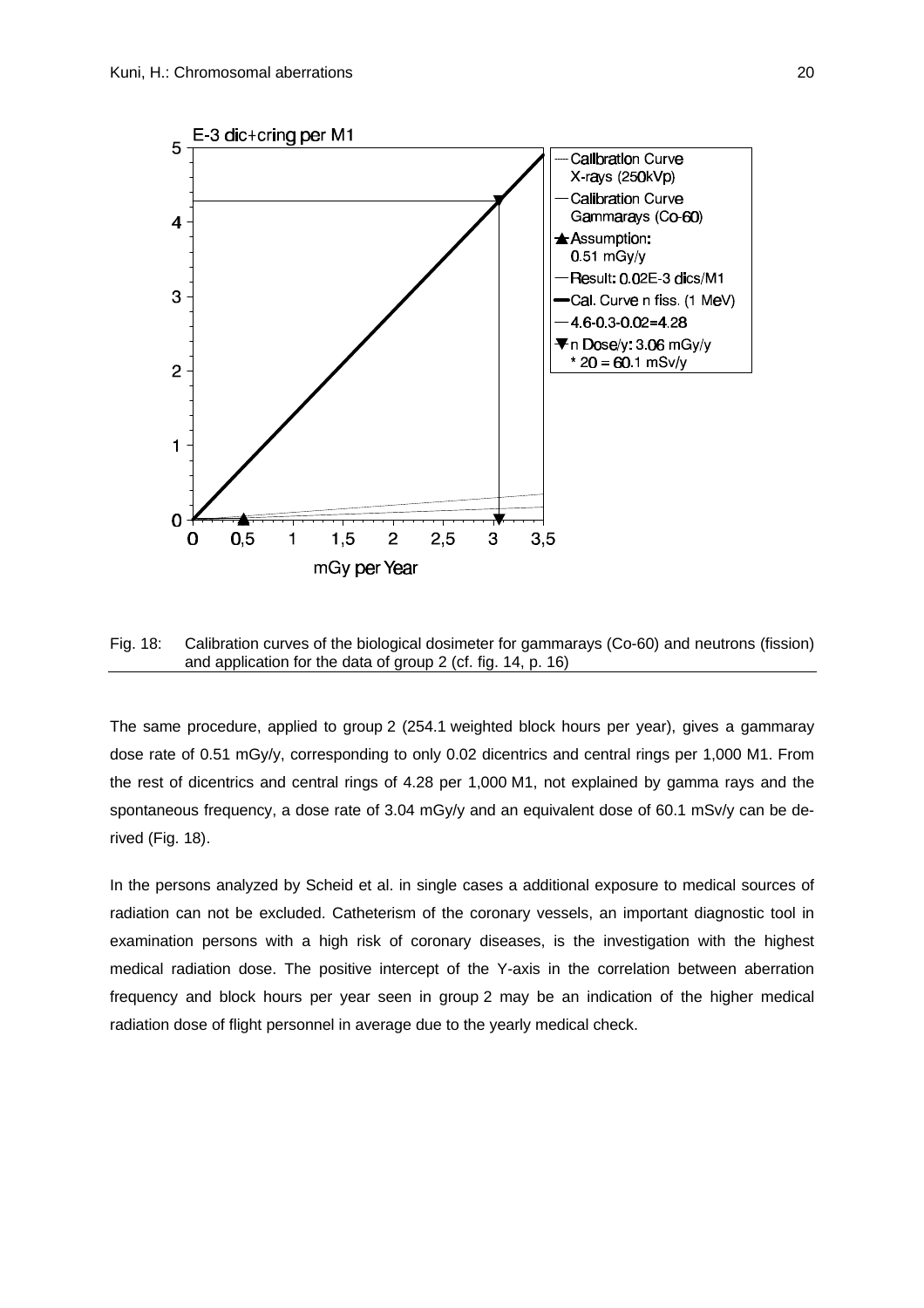

| Fig. 19: | Frequency of chromosomal aberrations of German pilots and stewardesses, expressed as<br>excess dicentrics (dic) and central rings (cring) per M1 and per weighted 100 block hours<br>per year in relation to the duration of flight occupation |
|----------|------------------------------------------------------------------------------------------------------------------------------------------------------------------------------------------------------------------------------------------------|
|          | Excess: Original result minus spontaneous frequency (0.3 E-3 dic and cring per M1).                                                                                                                                                            |
|          | Block hours per year weighted: Last year before analysis: 1.0; year before: 0.52; further<br>year before: 0.35.                                                                                                                                |
|          | Duration of flight occupation:                                                                                                                                                                                                                 |
|          | Data of Scheid et al.: Difference between year of first flight and year of analysis (1992). BD<br>83, 84, 86, 87: set globally to eleven years [Gabriel 1994].                                                                                 |
|          | Data of Heimers et al.: Difference between year of first flight and year of analysis (1993). C<br>set to 23 years.                                                                                                                             |
|          | Combined data from Scheid et al. 1993 and Heimers et al. 1994                                                                                                                                                                                  |

There are some possible explanations for the disparity of the results between the two groups, which are not excluding one another.

Heimers et al. discuss an increasing inability of heavy damaged cells to proliferate. The impression discussed by Heimers et al. may be the result of a tendency of a lower amount of block hours per year in the personnel with a longer membership in the air crew. But in fact, the data of group 1 show a weak, but not significant inverse correlation between the increasing amount of years flying and the excess aberrations per block hour (Fig. 19).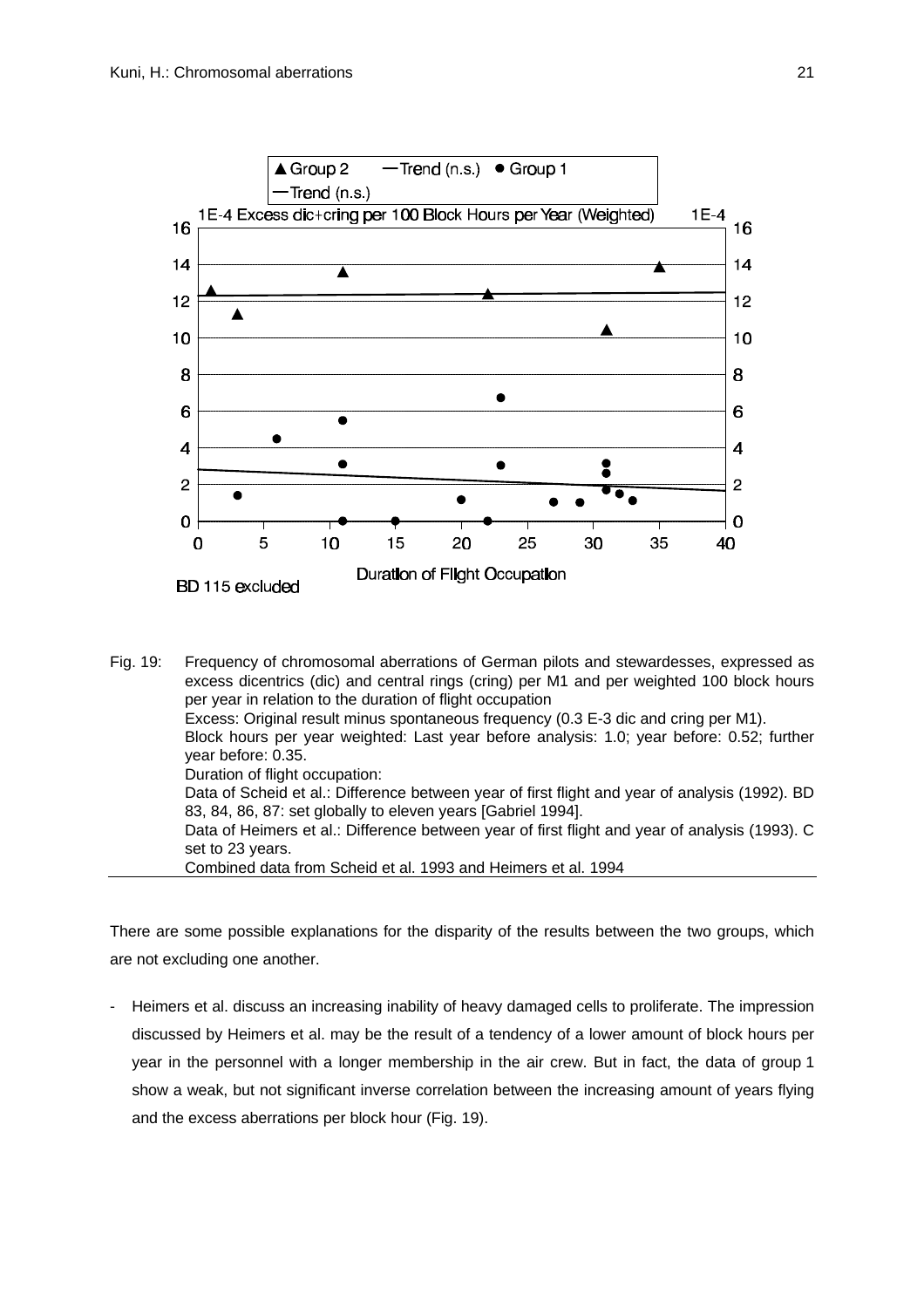- It is remarkable, that the mean value of weighted block hours per year is much lower in group 2 than in group 1 and as usual in flight personal. This may be an indication of a greater susceptibility to some medical problems in this group connected with a higher medical radiation dose. But, the strong correlation of the aberration frequency and the block hours per year in the entire group contradicts this explanation.
- Scheid et al. discuss the possibility of individual differences in the biological sensitivity to a radiation dose. In fact, this explanation have to discuss referring to group 1, which shows not only lower results in average, but also a lack of correlation with the block hours. But, a difference of sensitivity in this magnitude must be reproducible in other exposure conditions. Up to now in the literature there is no indications of a higher sensitivity of woman, which are more frequent seen in the group 2.
- The higher frequency of woman in group 2 can be the indication of an inhomogeneity of the radiation field in the air plane. Neutrons of high energy may be moderated to lower and biologically more effective energies by an environment of kerosine and passengers rich of protons.
- The dose rate may be very inhomogeneous during the time and events like solar flares may significantly contribute to some single individual radiation doses. The individuals affected by such conditions, e.g. flying certain routes, may be exposed in excess proportionally to their block hours per year.

Finally I will emphasize that the relative effectiveness of neutrons inducing cancer is higher than the radiation factor of 20 suggests and much higher than the relative effectiveness producing dicentrics [Kuni 1991, 1993]. Therefore it is also important to look at experiences with morbidity and mortality of flight personnel [Blettner 1994, Kuni 1994].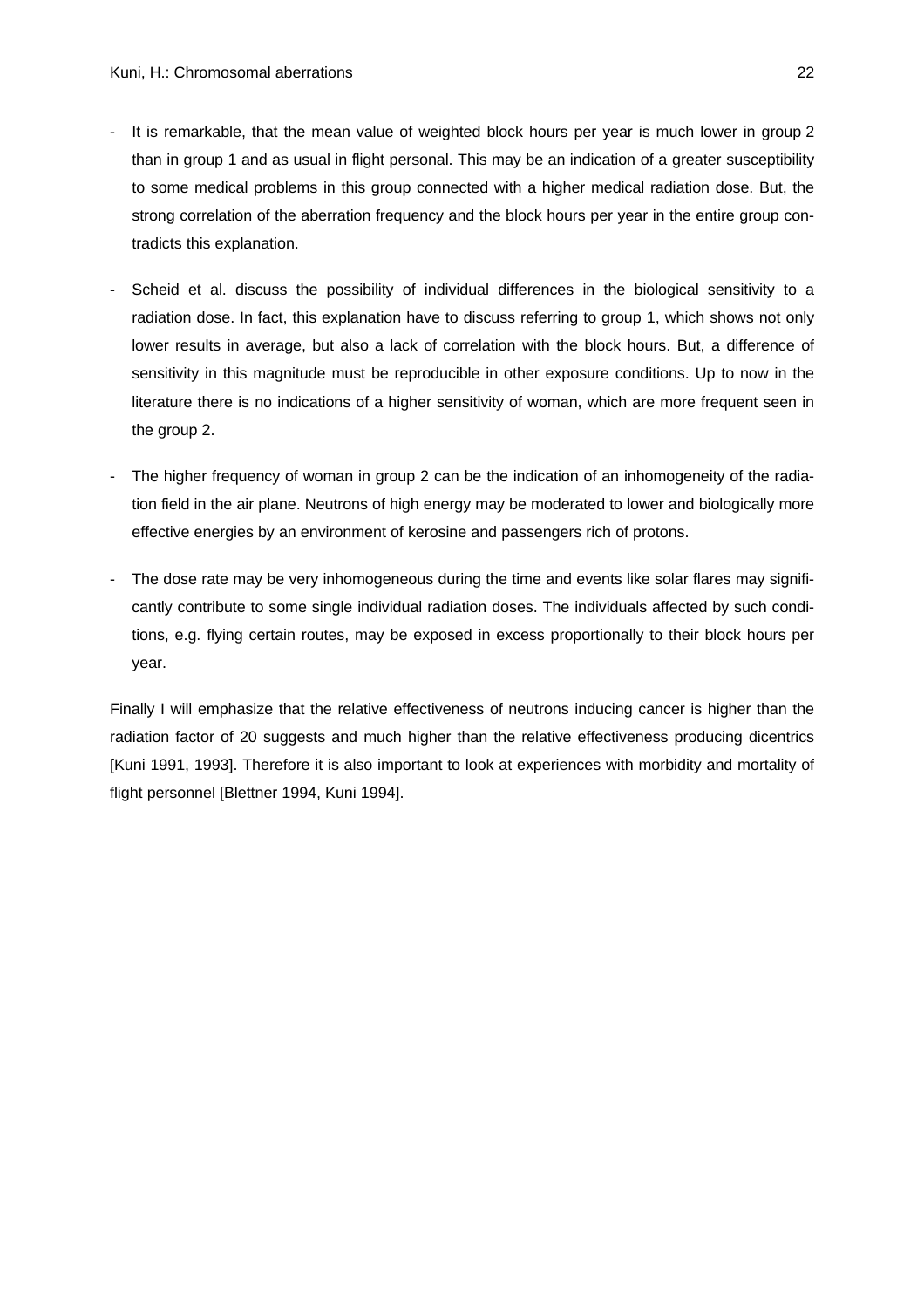## **References**

Alberts, B. Bray, D., Lewis, J., Raff, M., Roberts, K., Watson, J.D. 1994 Molecular Biology of the Cell, 3rd ed. Garland Publishing Inc., New York, London

Bauchinger, M., Schmid, E., Braselmann, H., Willich, N., Clemm, Ch. 1989 Time-effect Relationship of Chromosome Aberrations in Peripheral Lymphocytes after Radiation Therapy for Seminoma Mutation Res. 211, 265-272

Bender, M., Awa, A., Brooks, A., Evans, J., Groer, P., Littlefield, L.G.,. Pereira, C., Preston, J. 1987

Current Status of Cytogenetic Procedures to Detect and Quantify Previous Exposures to Radiation Report to the National Cancer Institute Oak Ridge, Tennessee

## Blettner, M. 1994

Epidemiologic Studies on Flying Personnel: Results of three Mortality Studies and Plan for a Research Project Radiation Symposium of the International Federation of Air Line Pilots Associations, Frankfurt,

9 May 1994

#### De Stefano, G. F. 1994

Increasing of Chromosomal Aberrations in Italian Civil Aircrews Preliminary Report, Rom

#### Fritz-Niggli, H. 1988

Strahlengefährdung/Strahlenschutz Hans Huber, Bern, Stuttgart, Toronto

#### Gabriel, H.W. 1994

Personal communication

Heimers, A., Schröder, H., Lengfelder, E., Schmitz-Feuerhake, I. 1994 Chromosome Aberration Analysis in Aircrew Members Congress of the European Society for Radiation Biology, Amsterdam (Poster)

#### Hoffmann, W., Schmitz-Feuerhake, I. 1993

Zur Strahlenspezifität der angewandten Biologischen Dosimetrie Berichte des Otto Hug Strahleninstitutes, Bonn, Bericht 7, MMV Verlag München

#### ICRP 60 1991

**I**nternational **C**ommission on **R**adiological **P**rotection Publication 60 1990 Recommendations of the International Commission on Radiological Protection Annals of the ICRP Vol. 21, No. 1-3 Pergamon Press, Oxford, New York, Seoul, Tokyo